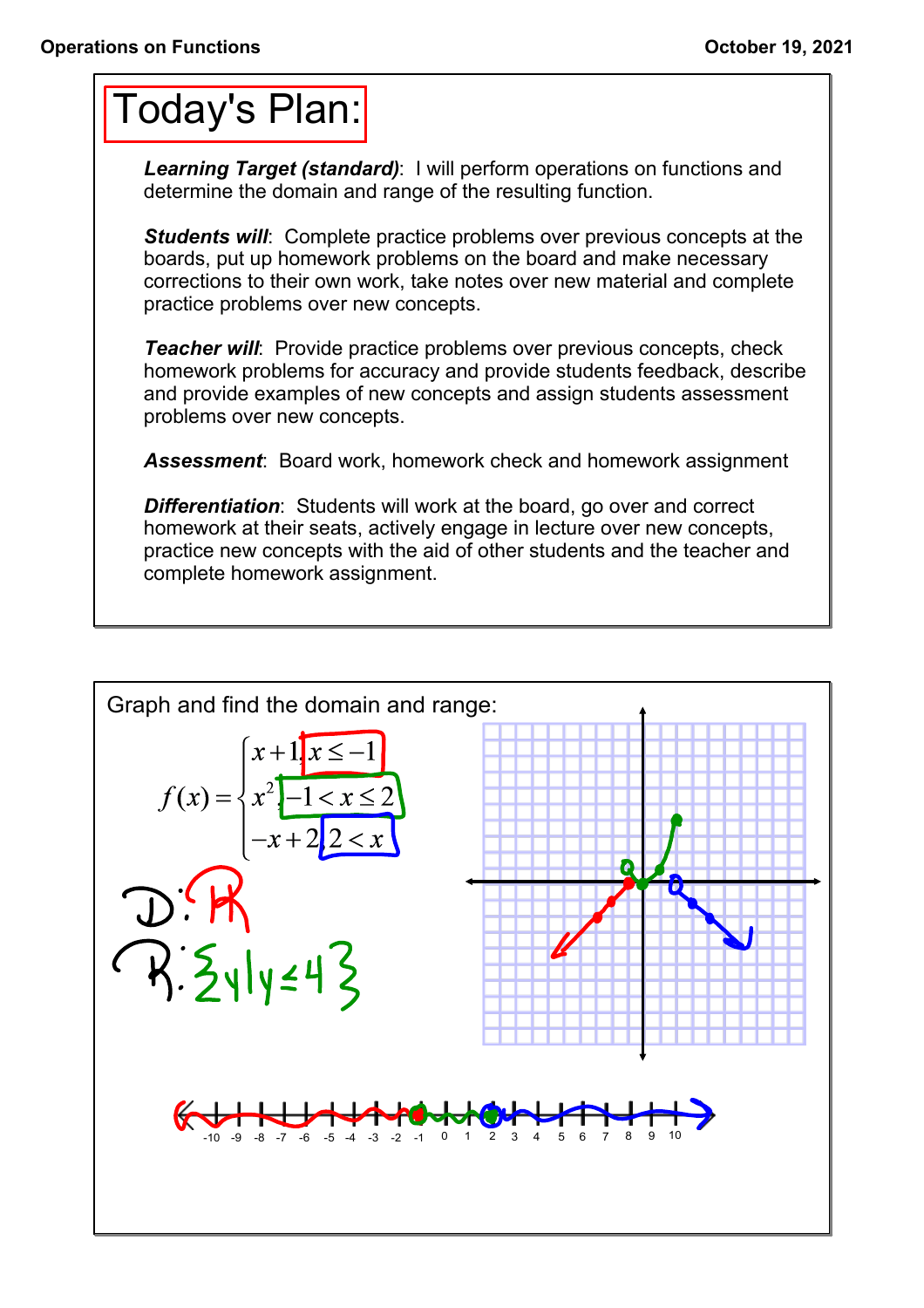

Find the domain:  
\n
$$
f(x) = \frac{\sqrt{x+1}}{x-2} \quad x+1 \ge 0
$$
\n
$$
\chi \ge -1 \quad x-2
$$
\n
$$
\frac{\sqrt{3}}{2} \times \frac{1}{2} \times \frac{1}{2} \times \frac{1}{2} \times \frac{1}{2}
$$
\n
$$
\frac{\sqrt{3}}{2} \times \frac{1}{2} \times \frac{1}{2} \times \frac{1}{2}
$$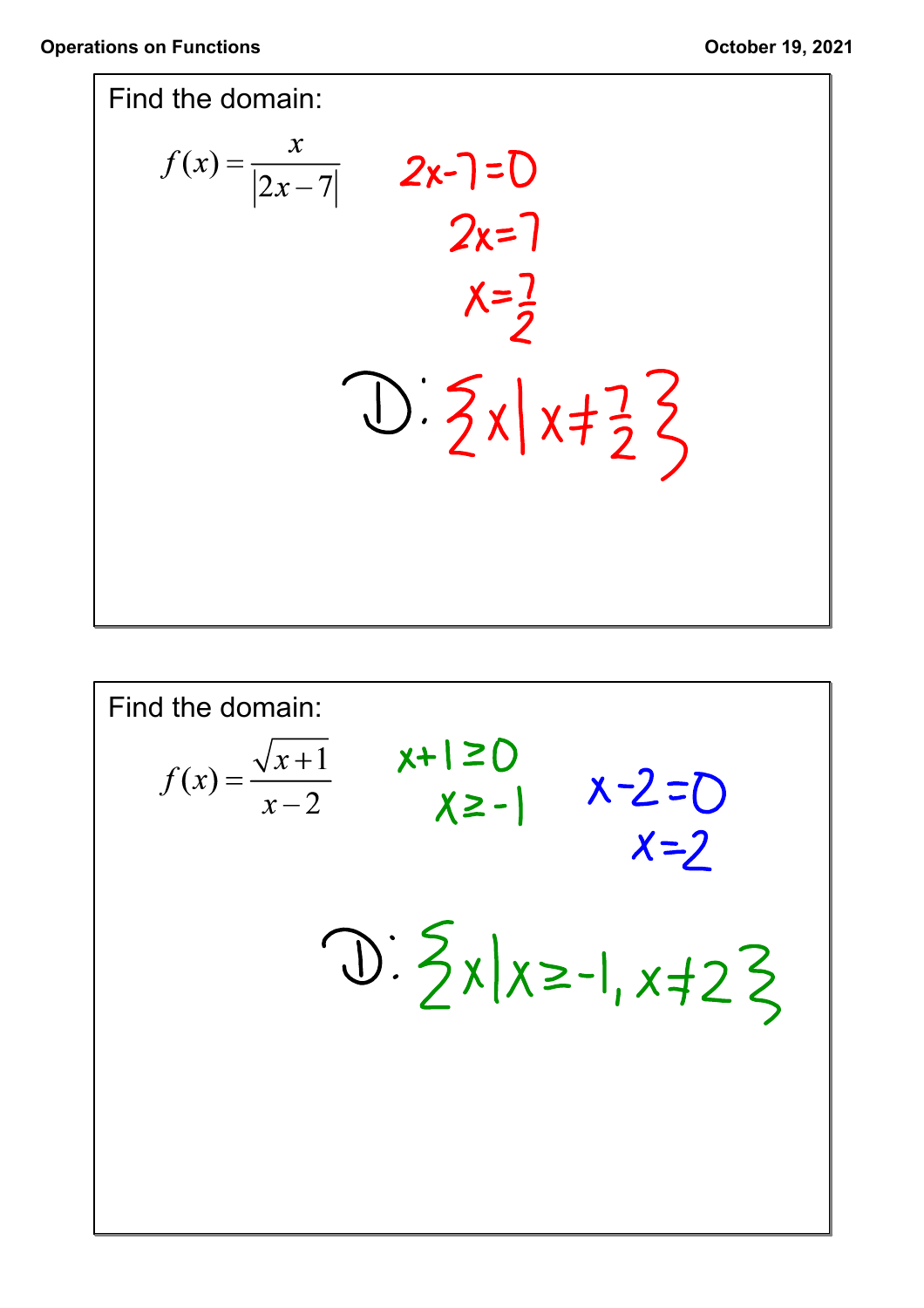

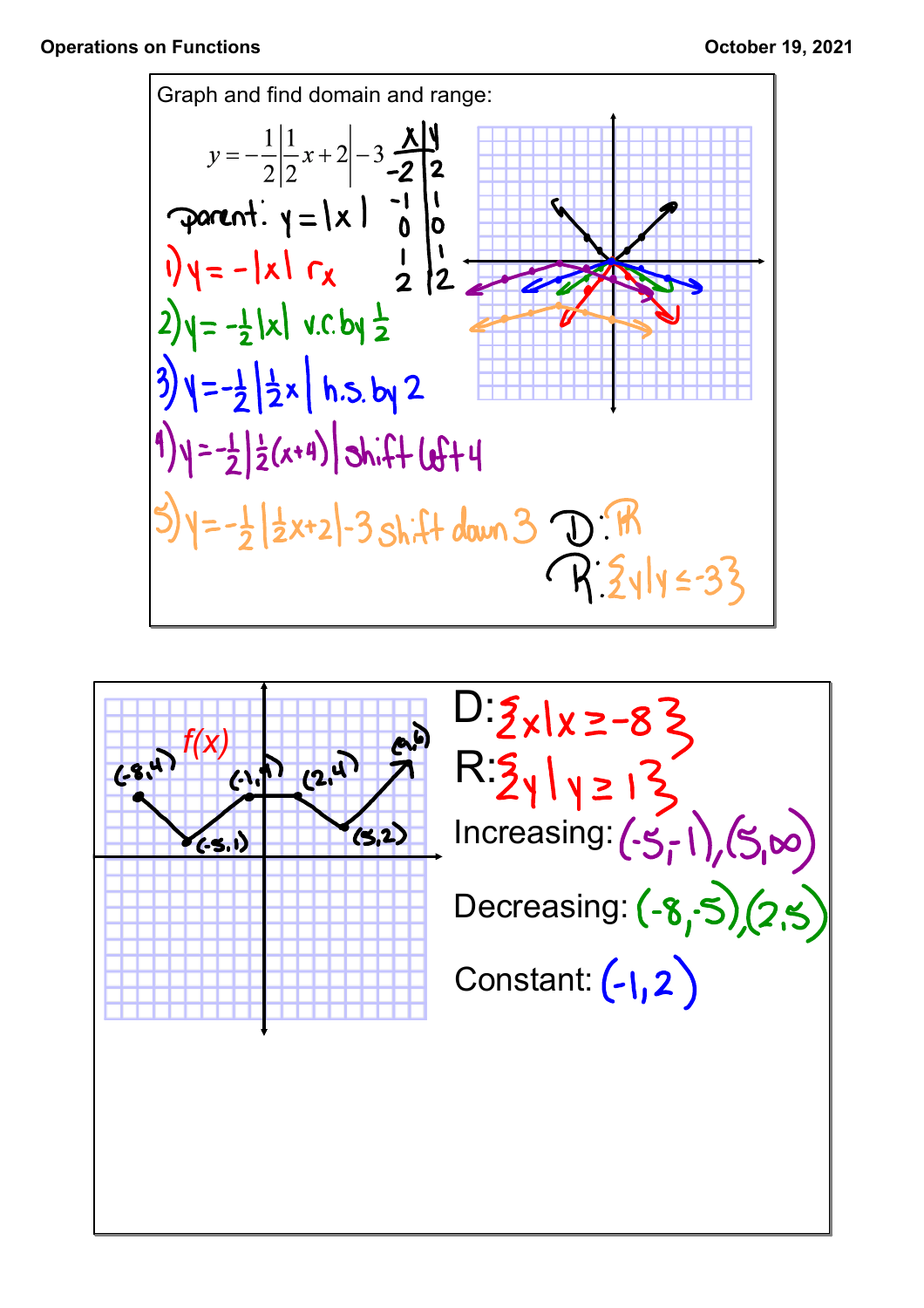Operations on Functions: 
$$
f(x), g(x)
$$
  
\n1)  $f(x) + g(x) = \left( \frac{f+g}{x} \right) \left( \frac{x}{x} \right)$   
\n2)  $f(x) - g(x) = \left( \frac{f-g}{x} \right) \left( \frac{x}{x} \right)$   
\n3)  $f(x) \cdot g(x) = \left( \frac{f}{g} \right) \left( \frac{x}{x} \right)$   
\n4)  $\frac{f(x)}{g(x)} = \left( \frac{f}{g} \right) \left( \frac{x}{x} \right)$ 

Domain of these Operations:

- find the domain of each of the original functions given
- find the intersection of the domains of those functions given
- find the domain of the resulting function
- The domain of the new function is the intersection of each of these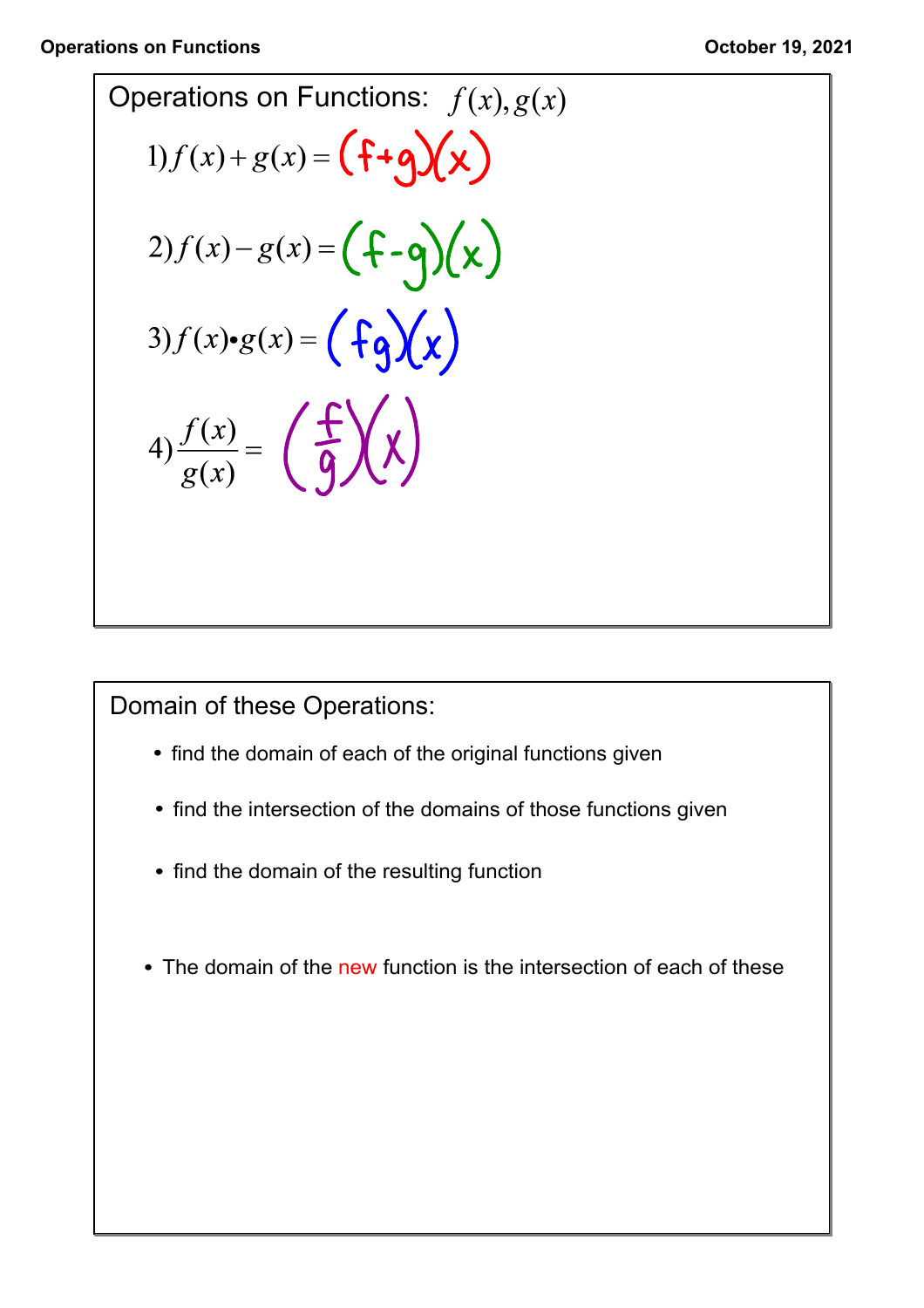## **Operations on Functions COLOREGISTS October 19, 2021**

Find each of the following and the domain:  
\n
$$
f(x) = \sqrt{x+2} \times 20
$$
\n
$$
f(x) = \sqrt{x+2} \times 20
$$
\n
$$
f(x) = \sqrt{x+2} \times 20
$$
\n
$$
f(x) = \sqrt{x+2} \times 20
$$
\n
$$
f(x) = 2 \times 20
$$
\n
$$
f(x) = \sqrt{x+2} \times 20
$$
\n
$$
f(x) = \sqrt{x+2} \times 20
$$
\n
$$
g(x) = 2x + 3
$$
\n
$$
g(x) = 2x + 3
$$
\n
$$
h(x) = 2x + 3
$$
\n
$$
h(x) = 2x + 3
$$
\n
$$
h(x) = 2x + 3
$$

$$
\frac{5x|x=23}{D_{f_{n9}}:5x|22133}
$$
\n
$$
\frac{5x}{241}+241
$$
\n
$$
\frac{1}{241}+141
$$
\n
$$
\frac{1}{241}+141
$$
\n
$$
\frac{1}{241}+141
$$
\n
$$
\frac{1}{241}+141
$$
\n
$$
\frac{1}{241}+141
$$
\n
$$
\frac{1}{241}+141
$$
\n
$$
\frac{1}{241}+141
$$
\n
$$
\frac{1}{241}+141
$$
\n
$$
\frac{1}{241}+141
$$
\n
$$
\frac{1}{241}+141
$$
\n
$$
\frac{1}{241}+141
$$
\n
$$
\frac{1}{241}+141
$$
\n
$$
\frac{1}{241}+141
$$
\n
$$
\frac{1}{241}+141
$$
\n
$$
\frac{1}{241}+141
$$
\n
$$
\frac{1}{241}+141
$$
\n
$$
\frac{1}{241}+141
$$
\n
$$
\frac{1}{241}+141
$$
\n
$$
\frac{1}{241}+141
$$
\n
$$
\frac{1}{241}+141
$$
\n
$$
\frac{1}{241}+141
$$
\n
$$
\frac{1}{241}+141
$$
\n
$$
\frac{1}{241}+141
$$
\n
$$
\frac{1}{241}+141
$$
\n
$$
\frac{1}{241}+141
$$
\n
$$
\frac{1}{241}+141
$$
\n
$$
\frac{1}{241}+141
$$
\n
$$
\frac{1}{241}+141
$$
\n
$$
\frac{1}{241}+141
$$
\n
$$
\frac{1}{241}+141
$$
\n
$$
\frac{1}{241}+141
$$
\n
$$
\frac{1}{241}+141
$$
\n $$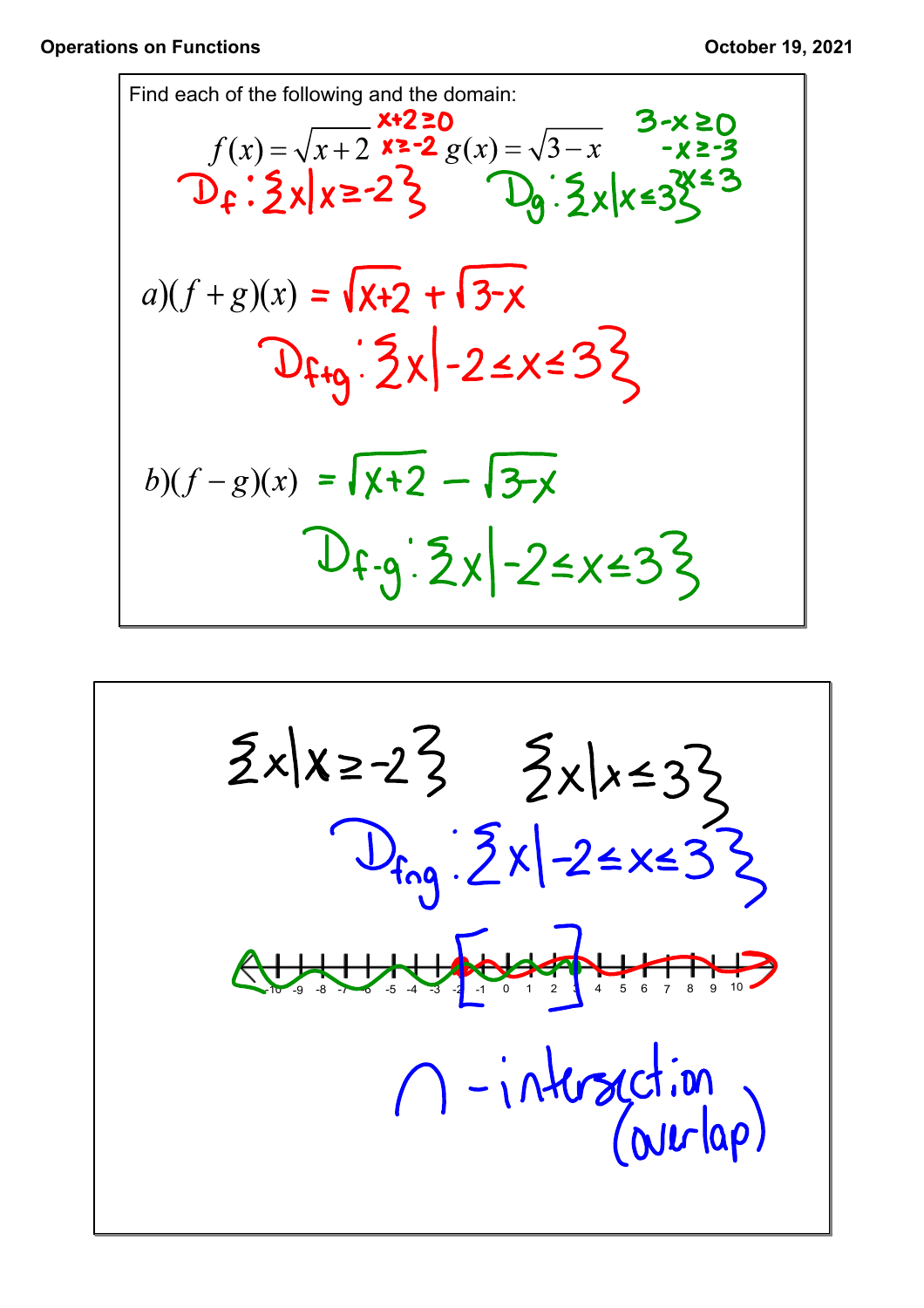## **Operations on Functions** *October 19, 2021*

r

Find each of the following and the domain:  
\n
$$
f(x) = \sqrt{x+2} \qquad g(x) = \sqrt{3-x}
$$
\n
$$
c)(fg)(x) = \sqrt{x+2} \cdot \sqrt{3-x}
$$
\n
$$
= \sqrt{x+2} \cdot \sqrt{3-x}
$$
\n
$$
\int (fg)(x) = \sqrt{x^2 + x + 6} \qquad \int (fg)(x) = \sqrt{x^2 + x + 6} \qquad \int (fg)(x) = \sqrt{x+2}
$$
\n
$$
d)(\frac{f}{g})(x) = \sqrt{\frac{x+2}{3-x}}
$$
\n
$$
\int \frac{f}{g} \cdot \sqrt{x} dx = \int \frac{1}{3-x} dx
$$
\n
$$
\int \frac{f}{g} \cdot \sqrt{x} dx = \int \frac{1}{3-x} dx
$$
\n
$$
\int \frac{1}{3-x} dx = \int \frac{1}{3-x} dx = \int \frac{1}{3-x} dx = \int \frac{1}{3-x} dx = \int \frac{1}{3-x} dx = \int \frac{1}{3-x} dx = \int \frac{1}{3-x} dx = \int \frac{1}{3-x} dx = \int \frac{1}{3-x} dx = \int \frac{1}{3-x} dx = \int \frac{1}{3-x} dx = \int \frac{1}{3-x} dx = \int \frac{1}{3-x} dx = \int \frac{1}{3-x} dx = \int \frac{1}{3-x} dx = \int \frac{1}{3-x} dx = \int \frac{1}{3-x} dx = \int \frac{1}{3-x} dx = \int \frac{1}{3-x} dx = \int \frac{1}{3-x} dx = \int \frac{1}{3-x} dx = \int \frac{1}{3-x} dx = \int \frac{1}{3-x} dx = \int \frac{1}{3-x} dx = \int \frac{1}{3-x} dx = \int \frac{1}{3-x} dx = \int \frac{1}{3-x} dx = \int \frac{1}{3-x} dx = \int \frac{1}{3-x} dx = \int \frac{1}{3-x} dx = \int \frac{1}{3-x} dx = \int \frac{1}{3-x} dx = \int \frac{1}{3-x} dx = \int \frac{1}{3-x} dx = \int \frac{1}{3-x} dx = \int \frac{1}{3-x} dx = \int \frac{1}{3-x} dx = \int \frac{1}{3-x} dx = \int \frac{1}{3-x} dx = \int \frac{1}{3-x} dx = \int \frac{1}{3-x}
$$

Composite Functions and Domain:

- find the domain of the function that the other is being evaluated at
- find the domain of the composite function

• the domain of the final composite function is the intersection of the above-mentioned